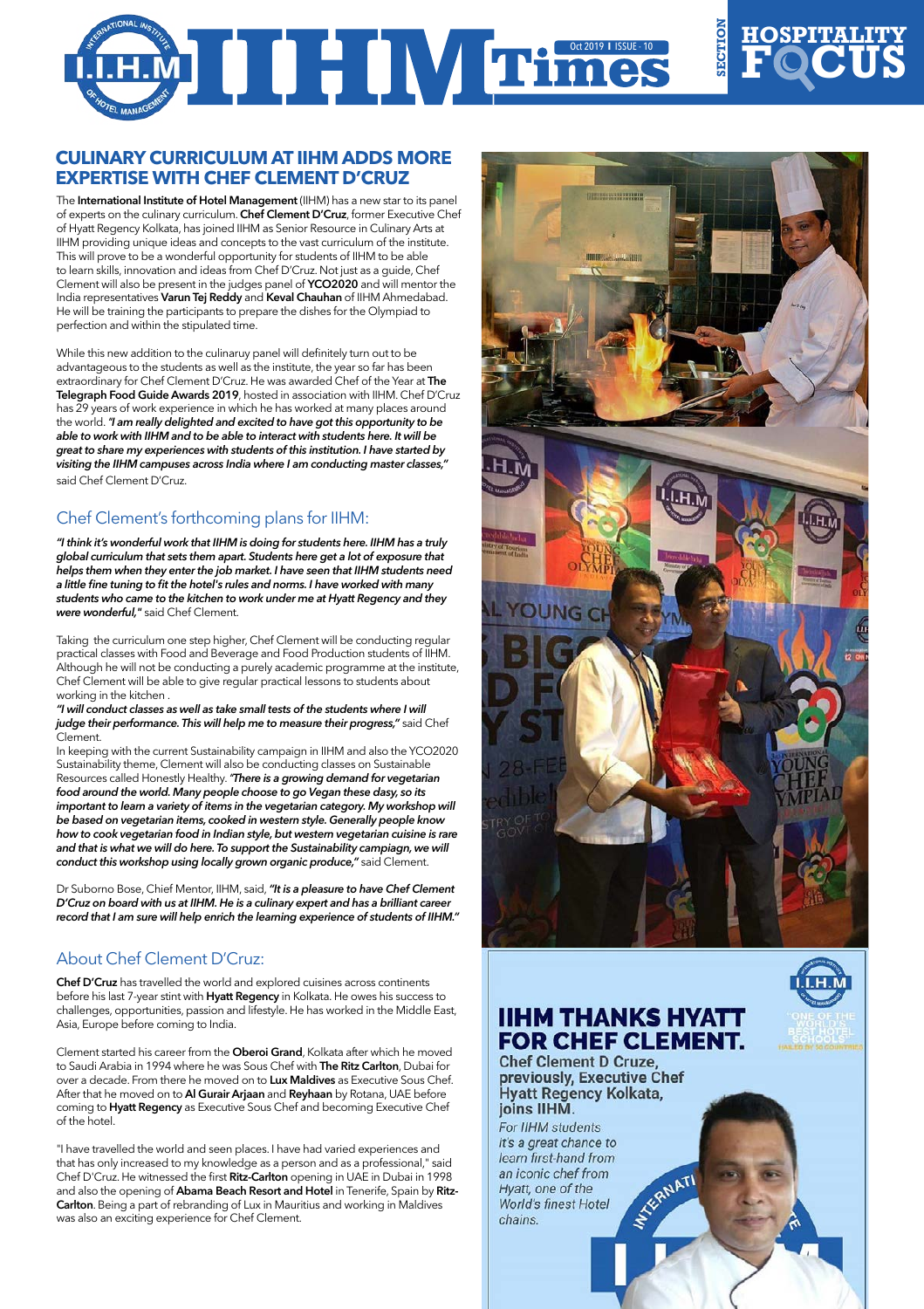# OCT 2019 **I** ISSUE-10

#### **Madhya Pradesh Tourism board bags 10 awards at the National Tourism Awards 2019**

**Madhya Pradesh Tourism** won in 10 of the categories in the **National Tourism**  Awards 2019. The categories in which they won were Best Adventure State; Excellence in Publishing in Foreign Language for their Chinese brochure; Best Tourism Promotion Publicity Material for Lonely Planet pocket guides; Best Maintained and Differently-abled friendly monument for Buddhist Stupa at Sanchi; Best Wildlife Guide to Manoj Kumar, Panna, Best Heritage City for Orchha, Best Airport award for Indore and Best Tourist Transport Operator went to Radiant Travel.

#### Marriott plans to open 20 more hotels by 2020:

Global Hospitality giant **J W Marriott** plans to open another **20 hotels in India** by the end of 2020 as part of its expansion plans in the country. The brand presently has **120 hotels across India** including **Ritz-Carlton**, Pune. "*We will have close to 140 properties in India by the end of 2020,"* said South Asia Senior Vice President of Marriott International, **Neeraj Govil**. The hotels will be a mix of brands under in the company's portfolio.

#### Fabelle launches world's most expensive chocolate:

**ITC's Fabelle Chocolates**, the premium luxury chocolate space, launched the **world's most expensive chocolate** called **Trinity-Truffle Extraordinaire**. The chocolate has been co-curated by **French Michelin Star Chef Phillipe Conticini**. One Kilogramme of this limited edition chocolate is priced at **GBP 4813** which translates to **INR 4.3 lakhs**. With this extraordinary creation, **Fabelle** has successfully listed itself in the **Guinness Book of World Records**. The offering will be available in a handmade wooden box containing 15 truffles each.

#### CIA honours Chef Anthony Bourdain by naming a hallway after him:

**The Culinary Institute of America** (CIA) dedicated a hallway in the institute to late **chef Anthony Bourdain**. The main **hall in Roth Hall** was named in his honour and more than 100 students cheered. The **CIA** usually chooses to honour only those people who have ground breaking impact on the **culinary industry** and **Anthony Bourdain** was certainly one of those.

#### **Finnish resort stands for a Sustainable planet**

**An upcoming resort in Finland gives guests the opportunity to determine the cost of their stay depending on the carbon footprint that you leave during your stay.**

**Arctic Blue Resort** is an eco-hotel that will open in 2022 in Kontiolahti, 450 km northeast of Helsinki, Finland. Its design will be inspired by nature and the purpose is to make it as sustainable as possible. It will be built with natural materials, powered by renewable energy sources, and it will have it's own water treatment system. Each of the rooms will be designed with a special theme band every guest can choose whether they want to sleep under a starry night sky or enjoy a 360-degree view of the forest. Guests at the resort can also influence their own lodging cost by consuming less energy attending ecological activities and making sustainable dietary choices. *"We want the resort to be a place of true tranquility and thus encourage our guests to be more present and embrace a digital detox,"* said **Mikko Spoof**, the VP and Founder of Arctic Brands. This amazing new sustainable resort has some extraordinary ideas and methods to reduce your lodging cost, and you can very well do it yourself. The resort will offer discounts off the total cost of your stay for watching your water consumption, electricity usage and also making simple and sustainable food choices. Further, planting a tree in the nearby forest can also help to reduce cost. The variety of activities and excursions on offer will include ice-swimming and snowshoeing in the winter and rowing and berry-picking in the summer.